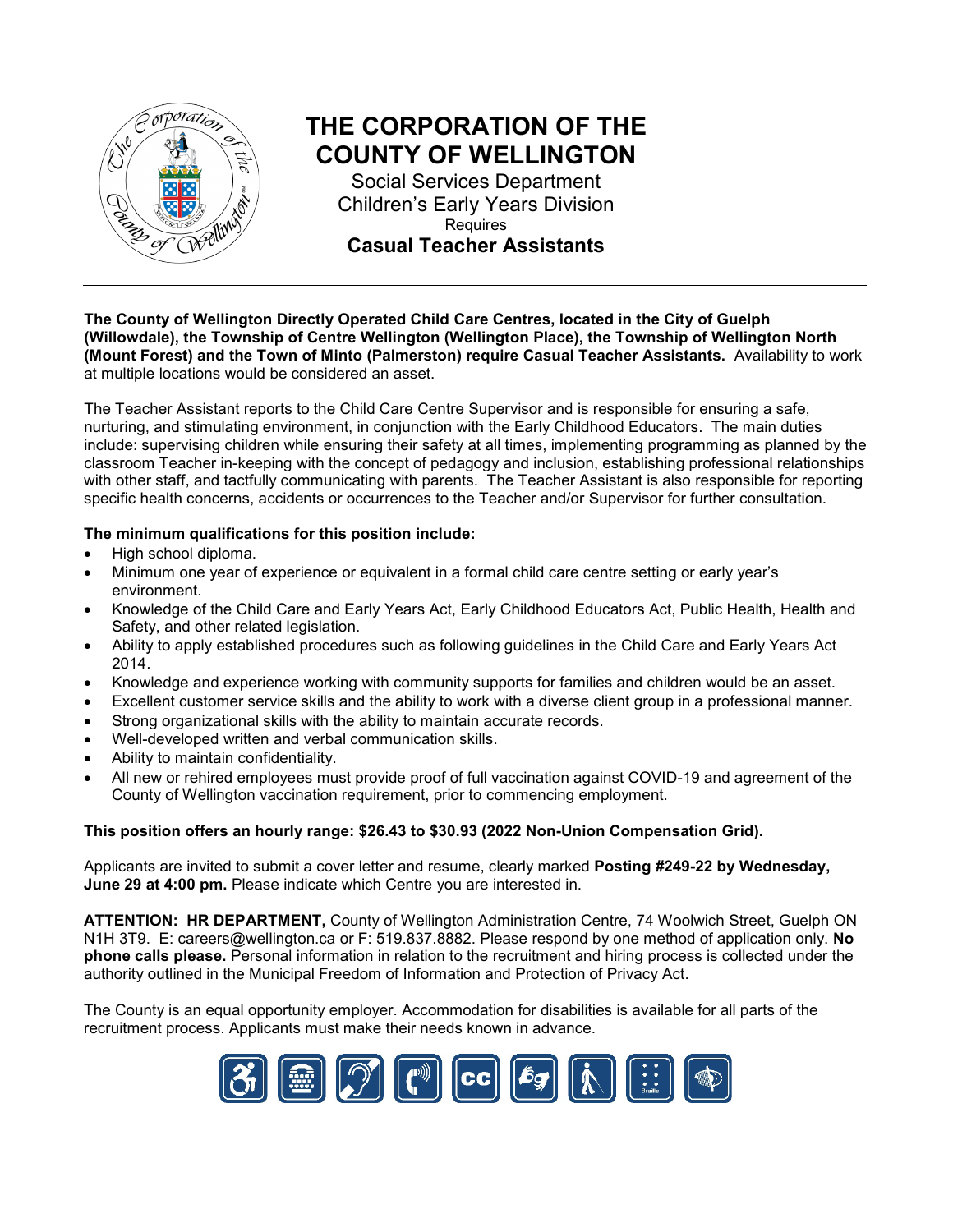

# **COUNTY OF WELLINGTON**

## **POSITION DESCRIPTION**

| <b>Title: Teacher Assistant</b>    | <b>Reports to: Child Care Centre</b><br>Supervisor |
|------------------------------------|----------------------------------------------------|
| <b>Department: Social Services</b> | <b>Division: Children's Early Years</b>            |
| <b>Effective: September 2005</b>   | Revised: July 2021                                 |

### **BASIC FUNCTION:**

The Teacher Assistant reports to the Child Care Centre Supervisor and is responsible for ensuring a safe, nurturing, and stimulating environment, in conjunction with the Early Childhood Educators. The main duties include: supervising children while ensuring their safety at all times, implementing programming as planned by the classroom Teacher in-keeping with the concept of pedagogy and inclusion, establishing professional relationships with other staff, and tactfully communicating with parents. The Teacher Assistant is also responsible for reporting specific health concerns, accidents or occurrences to the Teacher and/or Supervisor for further consultation.

## **PRINCIPAL RESPONSIBILITIES:**

Under the guidance of the Child Care Supervisor, the Teacher Assistant has the following duties and responsibilities:

- Provide safe supervision of children.
- Provide input into how to make adaptations to the programme, schedule and environment so that child can participate to the best of their ability and all children can be included.
- Support the classroom Teacher by sharing observations of children, providing input into goals and activities.
- Implement programme as planned by Teachers and provide age appropriate spontaneous activities for children ages birth to four years.
- Assist children through routines such as snack and meal times, rest/sleep and washroom/diapering
- Conduct consistent Behaviour Guidance in accordance of the Child Care and Early Years Act 2014, Modernization Act 2014 and Directly Operated Programme policies.
- Relieve staff for breaks, programming time and case conferences.
- Communicate effectively and professionally with children, parents/guardians, other staff, professionals and students.
- Assist the classroom in carrying out individual programming for children with special needs in-keeping with the concept of inclusion.
- Attendance at monthly staff meetings (after hours) for programme planning, evaluation and problem solving as required.
- Follow sanitary practices.
- Have a working knowledge of relevant legislation and the ability to interpret when required.